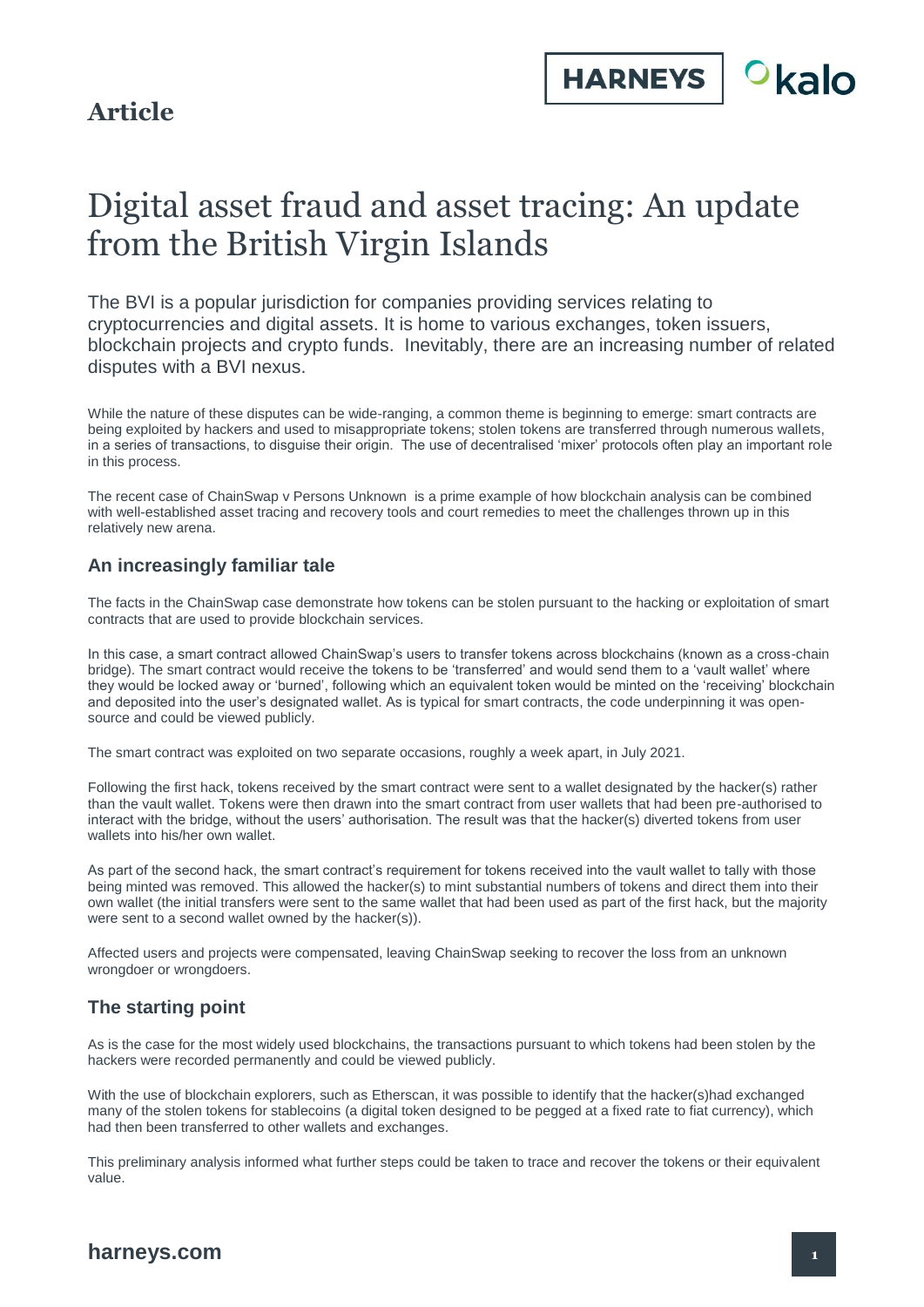## **Token functionality**

One type of stablecoin that the hacker(s) acquired with the stolen tokens, and which therefore became the proceeds of the wrongdoing, could be 'burned' (i.e. permanently locked or disabled) by the token issuer, wherever held. This meant that the token issuer could reissue the same number of tokens to another wallet.

This function was used effectively in this case:ChainSwap satisfied the token issuer that the hacker(s) was not the rightful owner of the tokens in question (because they could be traced back to the hacks) and provided appropriate assurances to allow the token issuer to burn the tokens in the hands of the hacker(s) and re-issue tokens to ChainSwap. It provided an effective and efficient method of remedying (in part) the loss caused by the hacking.

## **Tracing through a mixer**

Further blockchain analysis revealed that a significant portion of the remaining proceeds from the hacks had been routed through Tornado Cash, which provides a mixing service (also known simply as a 'mixer' or 'tumbler').

Tornado Cash describes itself as a fully decentralised protocol for private transactions. Users transfer tokens to the Tornado Cash smart contract by sending them to a receiving wallet, which mixes the tokens with those belonging to other users. Upon transferring tokens, users receive a code. When the user elects to withdraw the tokens they provide the code and nominate a different wallet into which a new token can be sent. The paying or outgoing Tornado Cash wallet will then pay out the tokens, less a small proportion of the tokens which are sent to different wallet as a 'relay fee'. The intended effect is to break the link in transactions of tokens and obfuscate the origin of the tokens exiting Tornado Cash.

While not inherently improper, mixers provide hackers and fraudsters with a useful tool for laundering the proceeds of their wrongdoing. Their decentralised nature (they run purely on algorithms) and the ease with which they can be accessed means that they are a common hurdle to overcome when tracing the proceeds of hacks.

One would be forgiven for losing hope of tracing and recovering digital assets that pass through mixers. The common perception is that they are impenetrable. However, the permanent ledger of all transactions in and out of Tornado Cash is an important counter-balance and one that can be used highly effectively with the right forensic tools.

ChainSwap's legal advisors, Harneys, teamed up with Kalo, who boast a deep knowledge of digital assets and blockchain data analytics, with a view to proving that it was possible to trace assets through a mixer.

Using bespoke software and forensic analysis, Kalo identified transfers out of Tornado Cash that very closely matched the numerous transfers that the hacker(s) had made in (via numerous wallets).

Kalo set out their findings in a comprehensive forensic investigative report detailing the web of transactions, transaction hashes and wallet addresses used. It concluded that, given the number and size of payments in and out of Tornado Cash and the time between them, it was more likely than not that the transfers out to a separate wallet were related to the payments in from the wallets that were known to be associated with the hacker(s).

## **Identifying the gateway**

The ability to identify the new wallet, which received the tokens from Tornado Cash, as likely belonging to the hacker(s) meant that subsequent transactions could be analysed. These included transactions with a centralised exchange based in Croatia. Whilst the exchange was unable to provide material information voluntarily, it was clear that it would be required to hold information that would reveal the identity of those using its services, as well as details of any bank accounts into which payments had been received from a sale of digital tokens..

It is unsurprising that the hacker(s) sought to use a centralised exchange at some point during the chain of transactions. Exchanges continue to be the primary avenue for the exchange of fiat currency and digital assets – whether purchasing crypto (on-ramping) or selling crypto in exchange for fiat currency (off-ramping). They provide the necessary gateways for entering and exiting the self-contained blockchain universe.

These gateways, and the information they hold, will often provide the key to unlocking crypto recovery cases.

### **Familiar tools in a brave new world**

Having identified that a wallet belonging to the hacker(s) had interacted with the Croatian exchange, ChainSwap commenced legal proceedings against the unknown hacker(s)in the BVI seeking compensation for tortious wrongs and/or restitution of unlawful gains.

## **harneys.com <sup>2</sup>**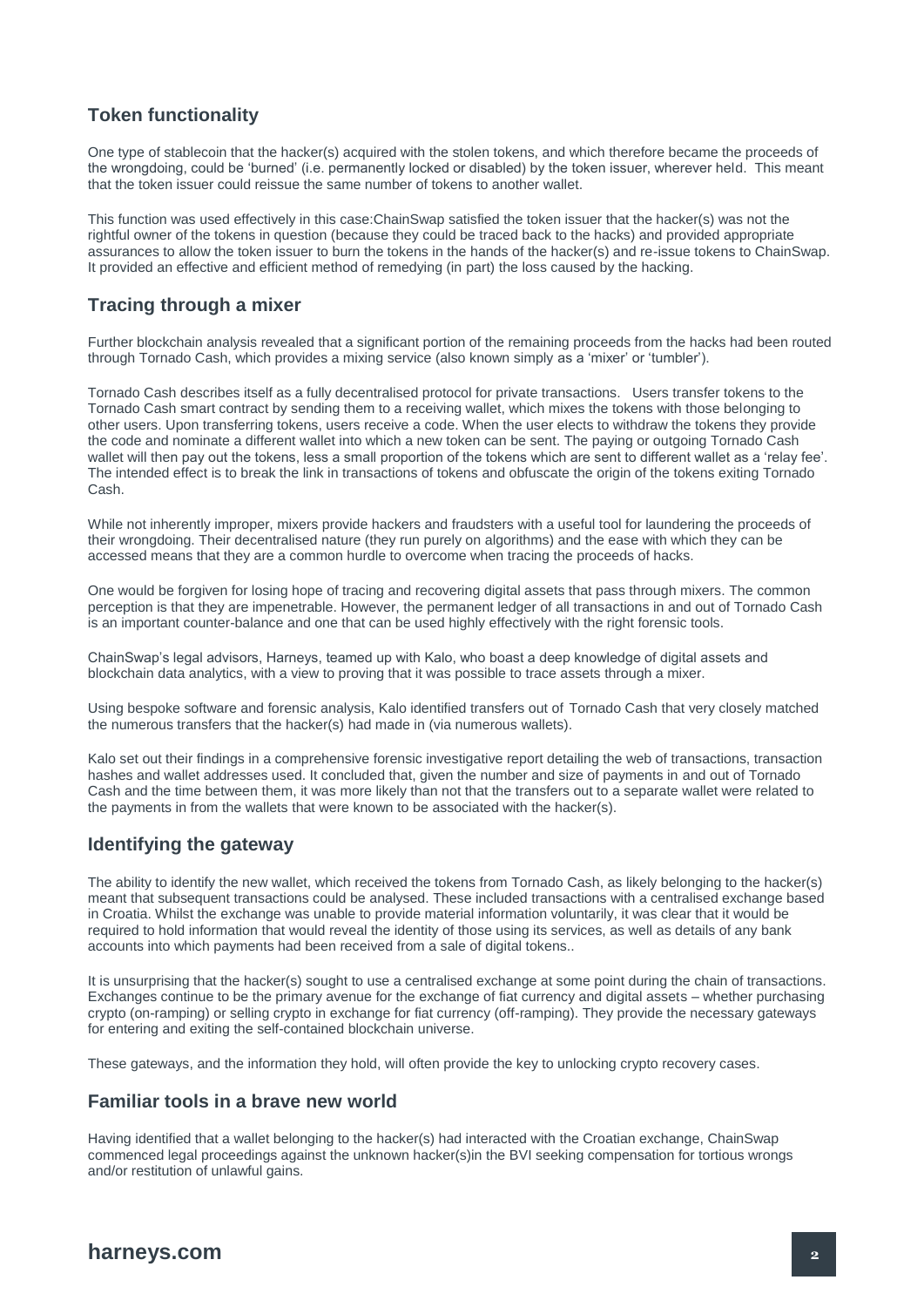In addition to the main underlying claim, ChainSwap applied to freeze the assets of the unknown hacker(s), particularly anything held in the hacker'swallets.

ChainSwap also sought disclosure of information from the Croatian exchange via a letter of request from the BVI Court, which would reveal the identity of the hacker and any bank accounts used to receive fiat currency. Whilst other courts have recently been willing to grant third party disclosure orders directly against entities out of the jurisdiction, there was doubt as to whether the exchange would comply with such an order in this instance.

ChainSwap also commenced other investigations and proceedings, including in other jurisdictions, to obtain further information and with a view to speeding up the recovery process.

## **Pursuing "persons unknown"**

Legal proceedings can be commenced, and interim relief sought, against unknown persons. However, to do so a claimant must define the defendant(s) in a way that:

- 1 Makes it possible to determine those that fall within the class of persons and those that fall outside of it; and
- 2 Allows the defendant(s) to be served with the claim or application.

In this case the categories of persons being pursued were: (i) those responsible the initial hacking or exploits of the smart contract; (ii) those that had received the tokens diverted pursuant to the hacking; and (iii) those that had received, dissipated and attempted to launder the proceeds of the hacks. In reality, the same person or people were likely to make up all three categories.

ChainSwap had been able to obtain an email address that was believed to be associated with category (i). Those in categories (ii) and (iii) could be identified by reference to digital wallet addresses and their interaction with the Croatian exchange. Accordingly, the defendants in this case were sufficiently identifiable.

### **Interim relief**

The BVI Commercial Court was persuaded that this was an appropriate case in which to grant a freezing order and to issue a letter of request to the Croatian authorities seeking information from the Croatian exchange. It granted the relief ex parte and on an urgent basis (within a day of the application having been filed).

Importantly, the BVI Court also permitted the claim and other documents to be served on the hacker(s) via: (i) the email address; and (ii) the Croatian exchange, on the basis that the exchange was believed to hold contact information for the hacker(s).

Despite the hacker(s) acknowledging that they had received the served documents, they did not appear at the return date for the continuation of the freezing order. The court's judgment in respect of the return date hearing is available [here.](https://resources.harneys.com/acton/attachment/6183/f-3f5e9816-f336-4d33-b049-de50a93001aa/1/-/-/-/-/BVIHCOM2022-0031%20-%20Chinswap%20LImited%20Sealed%20Judgment.PDF)

### **The importance of identifying pseudonymous actors**

Through its various legal actions, ChainSwap was closing in on uncovering the identity of the hacker(s).

The pseudonymous nature of crypto ownership means that whilst bad actors can hide behind obscurity, if and when their real identity is revealed, all transactions associated with them will be laid bare. This should be of particular concern to those that have carried out numerous hacking attacks that appear to be unconnected: once exchange accounts and digital wallets are revealed to belong to a hacker, blockchain records can be analysed to determine where else tokens have come from. Obscurity can be a hacker's greatest asset; revealing their identity their greatest weakness. There is also a question as to who else might be exposed in what might be a wider network of wrongdoing.

It is unsurprising then that with the walls closing in the hacker(s) made contact and sought to settle the claim on condition of remaining anonymous, demonstrating the leverage to be gained by obtaining (or even just seeking) information.